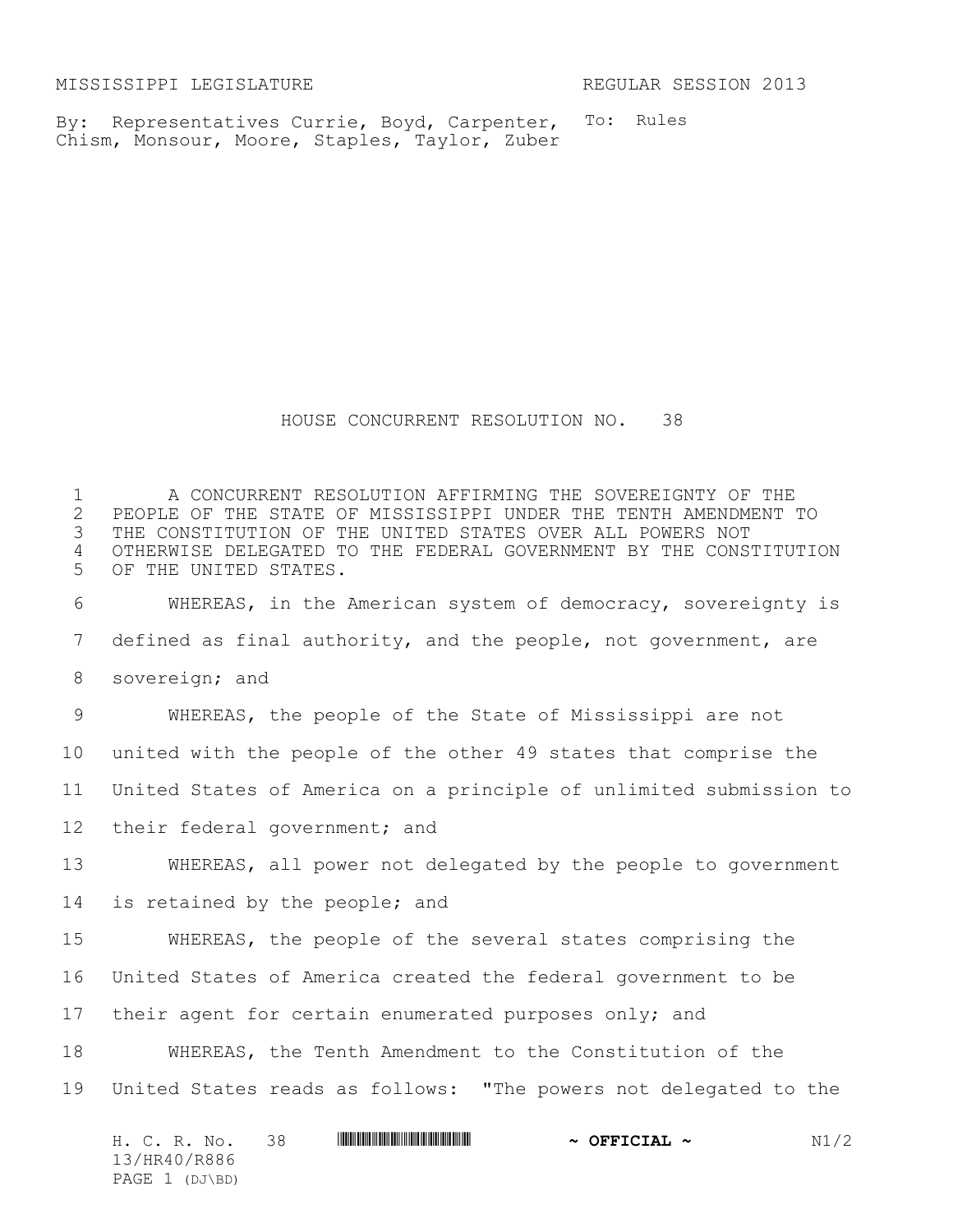United States by the Constitution, nor prohibited by it to the states, are reserved to the states respectively, or to the people"; and

 WHEREAS, the Tenth Amendment defines the total scope of federal power as being that which has been delegated by the people to the federal government in the Constitution of the United States, and also that which is necessary and proper to advancing those enumerated powers, with the remainder thereof being left to 28 state governments or the people themselves; and

 WHEREAS, powers, too numerous to list for the purposes of this resolution, have been exercised, past and present, by federal administrations, under the leadership of both Democrats and Republicans, which infringe on the sovereignty of the people of this state, and may further violate the Constitution of the United States; and

 WHEREAS, when powers are assumed by the federal government which have not been delegated to it by the people, a nullification of the act is the rightful remedy, and without this remedy, the people of this state would be under the dominion, absolute and unlimited, of whoever might exercise this right of judgment for them:

 NOW, THEREFORE, BE IT RESOLVED BY THE HOUSE OF REPRESENTATIVES OF THE STATE OF MISSISSIPPI, THE SENATE CONCURRING THEREIN, That we do hereby affirm the sovereignty of the people of the State of Mississippi under the Tenth Amendment to the

H. C. R. No. 38 \*HR40/R886\* **~ OFFICIAL ~** 13/HR40/R886 PAGE 2 (DJ\BD)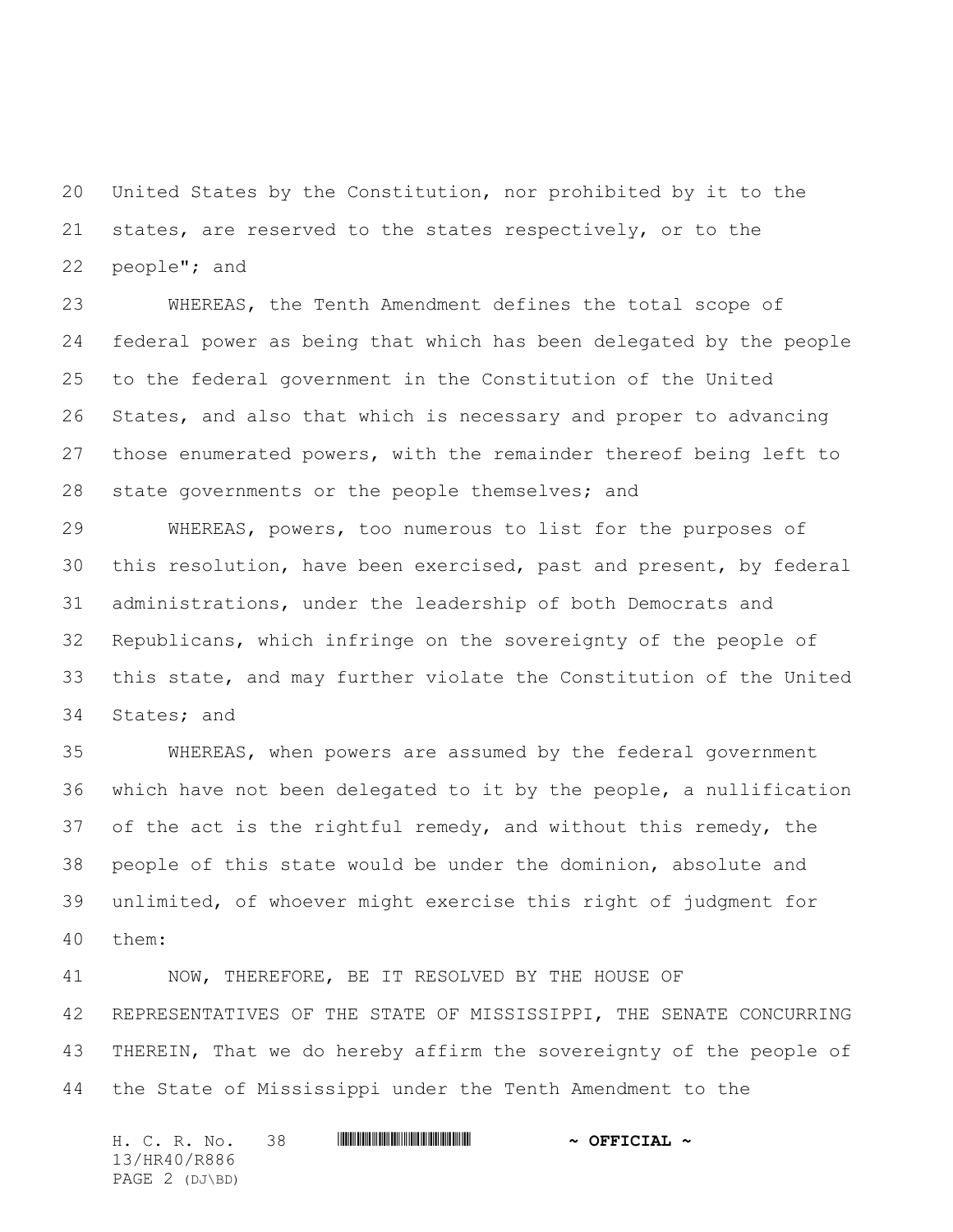Constitution of the United States over all powers not otherwise delegated to the federal government by the Constitution of the United States.

 BE IT FURTHER RESOLVED, That this resolution shall serve as a notice and demand to the federal government to cease and desist any and all activities that are outside the scope of their constitutionally delegated powers.

 BE IT FURTHER RESOLVED, That a joint conference committee shall be established by this Legislature to accomplish the following:

 1. Recommend and propose legislation which would have the effect of nullifying specific federal laws and regulations which are outside the scope of the powers delegated by the people to the federal government in the Constitution;

 2. Communicate the preceding resolutions to the legislatures of each of the other 49 states that comprise the United States of America;

 3. Assure those states that the State of Mississippi continues in the same esteem of their friendship as currently exists; and

 4. Assure those states that the State of Mississippi considers union, for specified national purposes, and particularly those enumerated in the Constitution of the United States, to be friendly to the peace, happiness and prosperity of all the states.

H. C. R. No. 38 **ANNIFORMAN PUBLICIAL ~ OFFICIAL ~** 13/HR40/R886 PAGE 3 (DJ\BD)